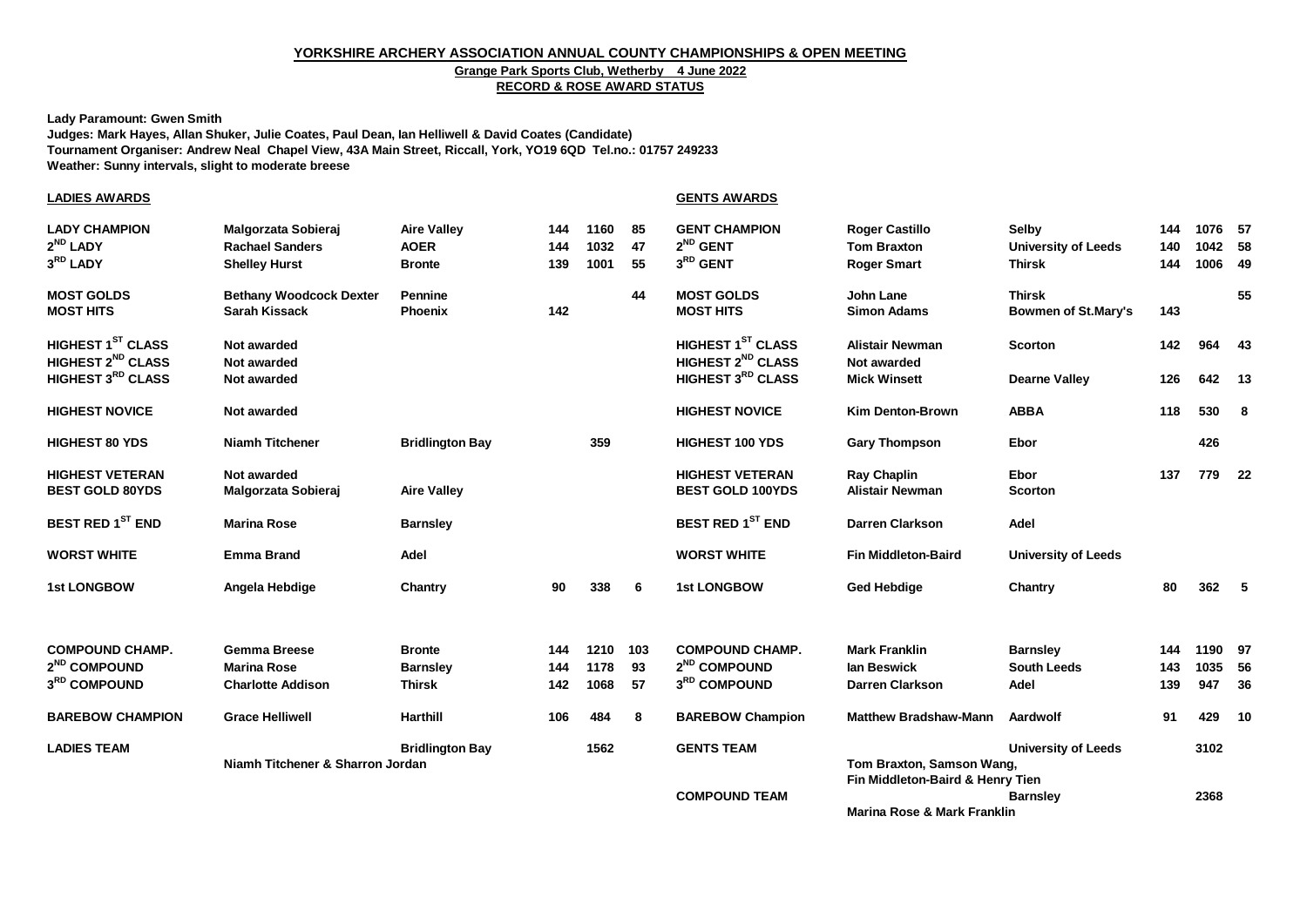### **GIRLS AWARDS BOYS AWARDS**

| <b>Recurve Champion</b><br><b>Compound Champion</b><br><b>Longbow Champion</b> | <b>Hannah Fox</b><br>Rowan Herdsman                 | <b>Pennine</b><br>Wyke |     | 1093<br>1216 |     | <b>Recurve Champion</b><br><b>Compound Champion</b><br><b>Longbow Champion</b> | <b>Johnny Smart</b><br><b>Finlay Clark</b> | Thirsk<br>Wyke    |            | 1054<br>1208        |      |
|--------------------------------------------------------------------------------|-----------------------------------------------------|------------------------|-----|--------------|-----|--------------------------------------------------------------------------------|--------------------------------------------|-------------------|------------|---------------------|------|
| <b>Barebow Champion</b>                                                        | <b>Emma James</b>                                   | <b>Thirsk</b>          |     | 973          |     | <b>Barebow Champion</b>                                                        | Euan O'Connor                              | <b>Pennine</b>    |            | 665                 |      |
| U.18 - Recurve - Bristol 2                                                     | Jessica Hardesty Dean                               | Thirsk                 | 140 | 864          | 30  | U.18 Recurve - Bristol 1<br>U.18 Compound - Bristol 1                          | <b>Johnny Smart</b><br><b>Finlay Clark</b> | Thirsk<br>Wyke    | 144<br>144 | 1054 64<br>1208 104 |      |
| U.16 - Recurve - Bristol 3                                                     | Hannah Fox                                          | <b>Pennine</b>         | 143 | 1096         | 76  |                                                                                |                                            |                   |            |                     |      |
| U.16 - Compound - Bristol 3                                                    | Rowan Herdsman                                      | Wyke                   | 144 | 1216         | 96  | U.16 - Recurve - Bristol 2<br>U.16 - Barebow - Bristol 2                       | <b>Oscar Fenik</b><br>Euan O'Connor        | Vallev<br>Pennine | 144<br>127 | 1054 64<br>665      | - 13 |
| U.14 - Recurve - Bristol 4                                                     | Alice Lawson                                        | <b>Thirsk</b>          | 115 | 593          | 10  |                                                                                |                                            |                   |            |                     |      |
|                                                                                |                                                     |                        |     |              |     | U.14 - Compound - Bristol 3 Bert Smart                                         |                                            | Thirsk            | 144        | 1120 75             |      |
| U.12 - Recurve - Bristol 5                                                     | Lara Jones                                          | Thirsk                 | 142 | 1008         | -51 |                                                                                |                                            |                   |            |                     |      |
| U.12 Barebow - Bristol 5                                                       | Emma James                                          | <b>Thirsk</b>          | 143 | 973          | 49  | U.10 - Recurve - Bristol 5                                                     | <b>Henry Lawson</b>                        | <b>Thirsk</b>     | 140        | 880                 | - 40 |
| <b>Junior Recurve Team</b>                                                     |                                                     | Thirsk                 |     | 3826         |     |                                                                                |                                            |                   |            |                     |      |
|                                                                                | Johnny Smart, Lara Jones, Helen Wood & Henry Lawson |                        |     |              |     | <b>Junior Best Gold</b>                                                        | <b>Bert Smart</b>                          | Thirsk            |            |                     |      |
| <b>Junior Compound Team</b>                                                    | Finlay Clark & Rowen Herdsman                       | Wyke                   |     | 2424         |     | Junior Best Red 1st End                                                        | Euan O'Connor                              | <b>Pennine</b>    |            |                     |      |

#### **VISITORS**

| <b>1st Lady Barebow</b>              | Mary Luca                                        | <b>St.Noets</b>                    | 120        | 762          | 25           | 1st Boy Compound - York                    | Alfie Ridding    | Lakefield | 143 | 1109 64 |      |
|--------------------------------------|--------------------------------------------------|------------------------------------|------------|--------------|--------------|--------------------------------------------|------------------|-----------|-----|---------|------|
| 1st Lady Compound                    | <b>Pam Duncanson</b>                             | Cleadon                            | 144        | 1196         | 101          | 1st Girl U.16 Recurve                      | Joanna Wadsworth | Rochdale  | 144 | 998     | - 44 |
| 1st Lady Longbow                     | <b>Shaz Maris</b>                                | <b>Assheton</b>                    | 74         | 278          | 3            | 1st Girl U.16 Barebow                      | Evie Finnegan    | Assheton  | 144 | 1044 49 |      |
| 1st Gent                             | <b>David Hunter</b>                              | Assheton                           | 144        | 938          | -38          |                                            |                  |           |     |         |      |
| <b>1st Gent Compound</b><br>2nd Gent | <b>Kevin Duncanson</b><br><b>Daeron Meredith</b> | <b>Cleadon</b><br><b>Bruntwood</b> | 144<br>144 | 1212<br>1168 | 102<br>- 86  | Entered but did not shoot<br>Joseph Birley | Scarborough      |           |     |         |      |
| <b>1st Gent Longbow</b>              | <b>Hamish Freeman</b>                            | Assheton                           | 106        | 470          | 8            | <b>Holly Steeper</b>                       | Arrowhawks       |           |     |         |      |
| 2nd                                  | Dale Message                                     | Assheton                           | 88         | 412          | $\mathbf{2}$ |                                            |                  |           |     |         |      |
| <b>1st Gent Barebow</b>              | <b>Paul Spencer</b>                              | <b>Nethermoss</b>                  | 134        | 766          | 33           |                                            |                  |           |     |         |      |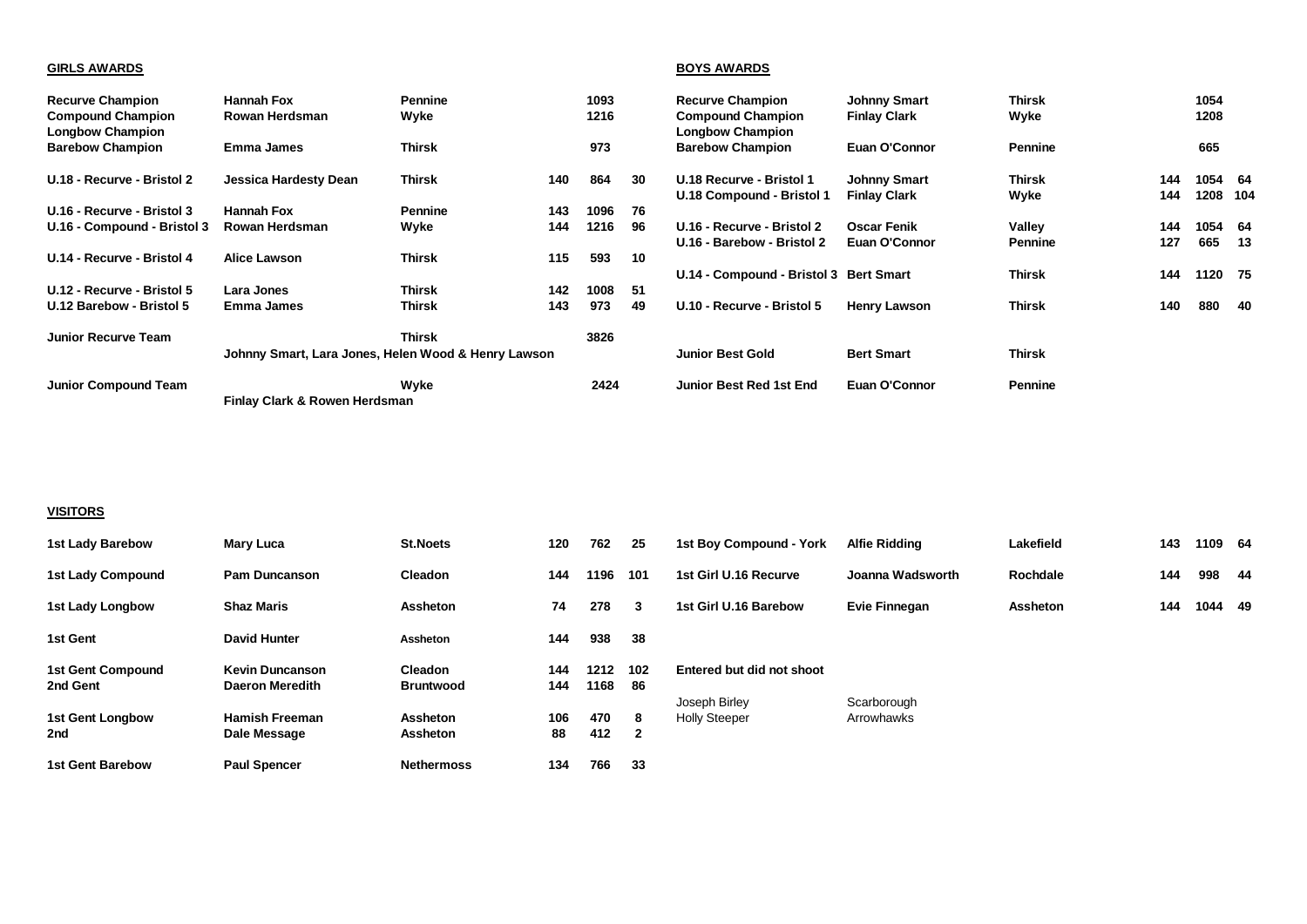#### **Ladies' Recurve (Hereford)**

|                | Name                           | Club                   | 80 <sup>8</sup>  | 60 <sup>x</sup> | 50*             | н   | s    | G               |                         |                               |                      |                  |                 |                 |     |          |     |
|----------------|--------------------------------|------------------------|------------------|-----------------|-----------------|-----|------|-----------------|-------------------------|-------------------------------|----------------------|------------------|-----------------|-----------------|-----|----------|-----|
| $\mathbf{1}$   | Malgorzata Sobieraj            | <b>Aire Valley</b>     | 566              | 402             | 192             | 144 | 1160 | 85              |                         | Name                          | Club                 | 100 <sup>x</sup> | 80 <sup>x</sup> | 60 <sup>x</sup> | н   | s        | G   |
| $\overline{2}$ | <b>Rachael Sanders</b>         | <b>AOER</b>            | 466              | 372             | 194             | 144 | 1032 | 47              | -1                      | Roger Castillo                | Selby                | 516              | 364             | 196             | 144 | 1076     | 57  |
| 3              | <b>Shelley Hurst</b>           | <b>Bronte</b>          | 431              | 370             | 200             | 139 | 1001 | 55              | $\overline{2}$          | Tom Braxton                   | University of Leeds  | 476              | 366             | 200             | 140 | 1042     | 58  |
| 4              | Bethany Woodcock-Dext Pennine  |                        | 462              | 342             | 188             | 144 | 992  | 44              | 3                       | Roger Smart                   | Thirsk               | 464              | 346             | 196             | 144 | 1006     | 49  |
| 5              | Sarah Kissack                  | Phoenix                | 436              | 333             | 181             | 142 | 950  | 42              | $\overline{4}$          | John Lane                     | Valley               | 482              | 336             | 179             | 143 | 997      | 55  |
| 6              | Niamh Titchener                | <b>Bridlington Bay</b> | 359              | 328             | 188             | 137 | 875  | 42              | 5                       | Gary Thompson                 | Ebor                 | 426              | 352             | 196             | 140 | 974      | 46  |
| 7              | Emma Brand                     | Adel                   | 325              | 268             | 172             | 137 | 765  | 31              | 6                       | Alistair Newman               | Scorton              | 424              | 350             | 190             | 142 | 964      | 43  |
| 8              | Sharron Jordan                 | <b>Bridlington Bay</b> | 262              | 263             | 162             | 121 | 687  | 12              | 7                       | Samson Wang                   | University of Leeds  | 422              | 342             | 197             | 141 | 961      | 42  |
|                |                                |                        |                  |                 |                 |     |      |                 | 8                       | David Hunter                  | Assheton             | 420              | 334             | 184             | 144 | 938      | 38  |
|                |                                |                        |                  |                 |                 |     |      |                 | 9                       | Simon Adams                   | Bowmen of St. Mary's | 409              | 312             | 194             | 143 | 915      | 29  |
|                | Ladies' Compound (Hereford)    |                        |                  |                 |                 |     |      |                 | 10                      | Stephen McMurchie             | Bowmen of Walker     | 420              | 313             | 180             | 139 | 913      | 32  |
|                |                                |                        |                  |                 |                 |     |      |                 | 11                      | <b>Matthew David</b>          | <b>Bronte</b>        | 395              | 340             | 176             | 143 | 911      | 33  |
|                | <b>Name</b>                    | Club                   | 80 <sup>x</sup>  | 60 <sup>x</sup> | 50 <sup>x</sup> | н   | s    | G               | 12                      | William Thompson              | Valley               | 397              | 280             | 146             | 139 | 823      | 27  |
| $\mathbf{1}$   | Gemma Breese                   | <b>Bronte</b>          | 586              | 410             | 214             | 144 | 1210 | 103             | 13                      | Ray Chaplin                   | Ebor                 | 335              | 276             | 168             | 137 | 779      | 22  |
| $\overline{2}$ | Pam Duncanson                  | Cleadon                | 572              | 414             | 210             | 144 | 1196 | 101             | 14                      | Jacek Czech                   | Aire Valley          | 336              | 257             | 185             | 132 | 778      | 32  |
| 3              | Ann Elliott                    | Pendle & Samlesbury    | 574              | 408             | 212             | 144 | 1194 | 99              | 15                      | <b>Matthew Beville</b>        | <b>Bronte</b>        | 272              | 313             | 172             | 131 | 757      | 33  |
| 4              | Marina Rose                    | Barnsley               | 554              | 414             | 210             | 144 | 1178 | 93              | 16                      | Paul Heaps                    | Scorton              | 323              | 278             | 148             | 133 | 749      | 21  |
| 5              | Emma Mooney                    | Goldcrest              | 558              | 410             | 206             | 144 | 1174 | 89              | 17                      | Peter Draper                  | York                 | 249              | 250             | 151             | 134 | 650      | 16  |
| 6              | <b>Charlotte Addison</b>       | <b>Thirsk</b>          | 506              | 382             | 180             | 142 | 1068 | 57              | 18                      | <b>Phillip Gallagher</b>      | <b>Thirsk</b>        | 265              | 238             | 146             | 125 | 649      | 17  |
|                | <b>Retired</b>                 |                        |                  |                 |                 |     |      |                 | 19                      | <b>Mick Winsett</b>           | Dearne Valley        | 244              | 242             | 156             | 126 | 642      | 13  |
|                | Polly Davis                    | Neston                 | 142              |                 |                 | 18  | 142  | $9 \mid 2$ dozl | 20                      | Finn Middleton-Baird          | University of Leeds  | 164              | 271             | 134             | 115 | 569      | 12  |
|                |                                |                        |                  |                 |                 |     |      |                 | 21                      | Kim Dent-Brown                | <b>ABBA</b>          | 225              | 170             | 135             | 118 | 530      | 8   |
|                |                                |                        |                  |                 |                 |     |      |                 | 22                      | Henry Tien                    | University of Leeds  | 207              | 180             | 143             | 108 | 530      | g   |
|                | Ladies' Longbow (Hereford)     |                        |                  |                 |                 |     |      |                 |                         |                               |                      |                  |                 |                 |     |          |     |
|                | Name                           | Club                   | 80 <sup>×</sup>  | 60 <sup>x</sup> | 50 <sup>x</sup> | н   | s    | G               |                         | <b>Gent's Compound (York)</b> |                      |                  |                 |                 |     |          |     |
| 1              | Angela Hebdige                 | Chantry                | 95               | 137             | 106             | 90  | 338  | 6               |                         |                               |                      |                  |                 |                 |     |          |     |
| $\overline{2}$ | Helen Woodcock                 | Pennine                | 87               | 156             | 62              | 79  | 305  | 3               |                         | <b>Name</b>                   | Club                 | 100 <sup>x</sup> | 80 <sup>x</sup> | 60 <sup>x</sup> | н   | s        | G   |
|                |                                |                        |                  |                 |                 |     |      |                 | 1                       | Kevin Duncanson               | Cleadon              | 586              |                 | 412 214         | 144 | 1212     | 102 |
|                | Ladies' Longbow (York)         |                        |                  |                 |                 |     |      |                 | $\overline{2}$          | <b>Mark Franklin</b>          | <b>Barnsley</b>      | 578              | 402             | 210             | 144 | 1190     | 97  |
|                |                                |                        |                  |                 |                 |     |      |                 | 3                       | Daeron Meredith               | <b>Bruntwood</b>     | 560              | 396             | 212             | 144 | 1168     | 86  |
|                | Name                           | Club                   | 100 <sup>x</sup> | 80 <sup>x</sup> | 60 <sup>x</sup> | н   | s    | G               | 4                       | Peter Gregory                 | Goldcrest            | 512              | 378             | 212             | 144 | 1102     | 74  |
| $\mathbf{1}$   | <b>Shaz Maris</b>              | Assheton               | 104              | 102             | 72              | 74  | 278  | 3               | 5                       | John Davis                    | Neston               | 502              | 371             | 200             |     | 143 1073 | 58  |
|                |                                |                        |                  |                 |                 |     |      |                 | 6                       | lan Beswick                   | South Leeds          | 462              | 373             | 200             | 143 | 1035     | 56  |
|                | Ladies' Barebow (Hereford)     |                        |                  |                 |                 |     |      |                 | 7                       | Darren Clarkson               | Adel                 | 473              | 290             | 184             | 139 | 947      | 36  |
|                |                                |                        |                  |                 |                 |     |      |                 |                         |                               |                      |                  |                 |                 |     |          |     |
|                | Name                           | Club                   | 80 <sup>x</sup>  | 60 <sup>x</sup> | 50 <sup>x</sup> | н   | s    | G               |                         |                               |                      |                  |                 |                 |     |          |     |
| -1             | Mary Louca                     | St. Neots              | 289              | 297             | 176             | 120 | 762  | 25              |                         | Gent's Longbow (York)         |                      |                  |                 |                 |     |          |     |
| 2              | <b>Tracy Cross</b>             | Goldcrest              | 248              | 210             | 154             | 120 | 612  | 10              |                         |                               |                      |                  |                 |                 |     |          |     |
| 3              | <b>Grace Helliwell</b>         | Harthill               | 189              | 200             | 95              | 106 | 484  | 8               |                         | Name                          | Club                 | 100 <sup>x</sup> | 80 <sup>x</sup> | 60 <sup>x</sup> | н   | S        | G   |
| $\overline{4}$ | Sarah Dickinson                | Pennine                | 181              | 177             | 110             | 98  | 468  | 9               | -1                      | Hamish Freeman                | Assheton             | 198              | 170             | 102             | 106 | 470      | 8   |
|                |                                |                        |                  |                 |                 |     |      |                 | 2                       | Dale Message                  | Assheton             | 139              | 139             | 134             | 88  | 412      | 2   |
|                | Gent's Barebow (York)          |                        |                  |                 |                 |     |      |                 | 3                       | Ged Hebdige                   | Chantry              | 113              | 129             | 120             | 80  | 362      |     |
|                |                                |                        |                  |                 |                 |     |      |                 | $\overline{\mathbf{4}}$ | Angus Reynolds                | Derwent              | 102              | 136             | 96              | 74  | 334      |     |
|                | Name                           | Club                   | 100 <sup>x</sup> | 80 <sup>x</sup> | 60 <sup>x</sup> | н   | s    | G               | 5                       | <b>Patrick Revell</b>         | <b>All Abilities</b> | 144              | 102             | 81              | 73  | 327      |     |
| -1             | Paul Spencer                   | <b>Nethermoss</b>      | 335              | 282             | 149             | 134 | 766  | 33              | 6                       | <b>Brian Rosenberg</b>        | Stalybridge          | 137              | 107             | 64              | 88  | 308      |     |
| $\overline{2}$ | <b>Trevor Carr</b>             | <b>Nethermoss</b>      | 287              | 271             | 156             | 132 | 714  | 23              | $\overline{7}$          | <b>Steve Watts</b>            | Stalybridge          | 92               | 106             | 101             | 69  | 299      |     |
| 3              | Matthew Bradshaw-Mann Aardwolf |                        | 143              | 178             | 108             | 91  | 429  | 10              | 8                       | lan Fleming                   | Assheton             | 98               | 99              | 98              | 79  | 295      |     |
| 4              | <b>Craig Lulek</b>             | Goldcrest              | 134              | 166             | 67              | 79  | 367  | 6               | 9                       | David Whitham                 | <b>White Rose</b>    | 28               | 79              | 82              | 43  | 189      | 3   |
| 5              | <b>Terry Finnegan</b>          | Assheton               | 50               | 56              | 63              | 43  | 169  | $\overline{2}$  |                         |                               |                      |                  |                 |                 |     |          |     |
|                |                                |                        |                  |                 |                 |     |      |                 |                         |                               |                      |                  |                 |                 |     |          |     |

### **Gent's Recurve (York)**

| 192             | 144 | 1160 | 85                     |    | Name                   | Club                 | 100 <sup>x</sup> | 80 <sup>x</sup> | 60 <sup>x</sup> | н   | s    | G  |
|-----------------|-----|------|------------------------|----|------------------------|----------------------|------------------|-----------------|-----------------|-----|------|----|
| 194             | 144 | 1032 | 47                     |    | Roger Castillo         | Selby                | 516              | 364             | 196             | 144 | 1076 | 57 |
| 200             | 139 | 1001 | 55                     | 2  | Tom Braxton            | University of Leeds  | 476              | 366             | 200             | 140 | 1042 | 58 |
| 188             | 144 | 992  | 44                     | 3  | Roger Smart            | Thirsk               | 464              | 346             | 196             | 144 | 1006 | 49 |
| 181             | 142 | 950  | 42                     | 4  | John Lane              | Valley               | 482              | 336             | 179             | 143 | 997  | 55 |
| 188             | 137 | 875  | 42                     | 5  | Gary Thompson          | Ebor                 | 426              | 352             | 196             | 140 | 974  | 46 |
| 172             | 137 | 765  | 31                     | 6  | Alistair Newman        | Scorton              | 424              | 350             | 190             | 142 | 964  | 43 |
| 162             | 121 | 687  | 12                     |    | Samson Wang            | University of Leeds  | 422              | 342             | 197             | 141 | 961  | 42 |
|                 |     |      |                        | 8  | David Hunter           | Assheton             | 420              | 334             | 184             | 144 | 938  | 38 |
|                 |     |      |                        | 9  | Simon Adams            | Bowmen of St. Mary's | 409              | 312             | 194             | 143 | 915  | 29 |
|                 |     |      |                        | 10 | Stephen McMurchie      | Bowmen of Walker     | 420              | 313             | 180             | 139 | 913  | 32 |
|                 |     |      |                        | 11 | <b>Matthew David</b>   | <b>Bronte</b>        | 395              | 340             | 176             | 143 | 911  | 33 |
| 50 <sup>x</sup> | н   | s    | G                      | 12 | William Thompson       | Valley               | 397              | 280             | 146             | 139 | 823  | 27 |
| 214             | 144 | 1210 | 103                    | 13 | Ray Chaplin            | Ebor                 | 335              | 276             | 168             | 137 | 779  | 22 |
| 210             | 144 | 1196 | 101                    | 14 | Jacek Czech            | Aire Valley          | 336              | 257             | 185             | 132 | 778  | 32 |
| 212             | 144 | 1194 | 99                     | 15 | <b>Matthew Beville</b> | <b>Bronte</b>        | 272              | 313             | 172             | 131 | 757  | 33 |
| 210             | 144 | 1178 | 93                     | 16 | Paul Heaps             | Scorton              | 323              | 278             | 148             | 133 | 749  | 21 |
| 206             | 144 | 1174 | 89                     | 17 | Peter Draper           | York                 | 249              | 250             | 151             | 134 | 650  | 16 |
| 180             | 142 | 1068 | 57                     | 18 | Phillip Gallagher      | <b>Thirsk</b>        | 265              | 238             | 146             | 125 | 649  | 17 |
|                 |     |      |                        | 19 | Mick Winsett           | Dearne Valley        | 244              | 242             | 156             | 126 | 642  | 13 |
|                 | 18  | 142  | $9 \mid 2 \text{ doz}$ | 20 | Finn Middleton-Baird   | University of Leeds  | 164              | 271             | 134             | 115 | 569  | 12 |
|                 |     |      |                        | 21 | Kim Dent-Brown         | ABBA                 | 225              | 170             | 135             | 118 | 530  | 8  |
|                 |     |      |                        | 22 | Henry Tien             | University of Leeds  | 207              | 180             | 143             | 108 | 530  | 9  |
|                 |     |      |                        |    |                        |                      |                  |                 |                 |     |      |    |

#### **<sup>x</sup> H S G Gent's Compound (York)**

| 62              | 79 | 305 |   |   | Name            | Club             | $100^$ | 80 <sup>x</sup> | 60 <sup>x</sup> | н   |      | G   |
|-----------------|----|-----|---|---|-----------------|------------------|--------|-----------------|-----------------|-----|------|-----|
|                 |    |     |   |   | Kevin Duncanson | Cleadon          | 586    | 412 214         |                 | 144 | 1212 | 102 |
|                 |    |     |   |   | Mark Franklin   | <b>Barnsley</b>  | 578    | 402 210         |                 | 144 | 1190 | 97  |
|                 |    |     |   |   | Daeron Meredith | <b>Bruntwood</b> |        |                 | 560 396 212     | 144 | 1168 | 86  |
| 60 <sup>x</sup> | н  | s   | G | 4 | Peter Gregory   | Goldcrest        |        | 512 378         | 212             | 144 | 1102 | 74  |
| 72              | 74 | 278 |   | 5 | John Davis      | Neston           | 502    | - 371           | 200             | 143 | 1073 | 58  |
|                 |    |     |   | 6 | Ian Beswick     | South Leeds      | 462    | 373             | 200             | 143 | 1035 | 56  |
|                 |    |     |   |   | Darren Clarkson | Adel             | 473    | 290             | 184             | 139 | 947  | 36  |

### **Gent's Longbow (York)**

| 95              | 106 | 484 | 8  |   | Name                   | Club                 | $100^x$ | 80 <sup>x</sup> | 60 <sup>x</sup> | н   | s   | G |
|-----------------|-----|-----|----|---|------------------------|----------------------|---------|-----------------|-----------------|-----|-----|---|
| 110             | 98  | 468 | 9  |   | Hamish Freeman         | Assheton             | 198     | 170             | 102             | 106 | 470 | 8 |
|                 |     |     |    |   | Dale Message           | Assheton             | 139     | 139             | 134             | 88  | 412 | 2 |
|                 |     |     |    |   | Ged Hebdige            | Chantry              | 113     | 129             | 120             | 80  | 362 | 5 |
|                 |     |     |    | 4 | Angus Reynolds         | Derwent              | 102     | 136             | 96              | 74  | 334 | 9 |
| 60 <sup>x</sup> | н   |     | G  | 5 | <b>Patrick Revell</b>  | <b>All Abilities</b> | 144     | 102             | 81              | 73  | 327 | 8 |
| 149             | 134 | 766 | 33 | 6 | <b>Brian Rosenberg</b> | Stalybridge          | 137     | 107             | 64              | 88  | 308 | 2 |
| 156             | 132 | 714 | 23 |   | <b>Steve Watts</b>     | Stalybridge          | 92      | 106             | 101             | 69  | 299 | 4 |
| 108             | 91  | 429 | 10 | 8 | lan Fleming            | Assheton             | 98      | 99              | 98              | 79  | 295 | 3 |
| 67              | 79  | 367 | 6  | 9 | David Whitham          | <b>White Rose</b>    | 28      | 79              | 82              | 43  | 189 | 3 |
|                 |     |     |    |   |                        |                      |         |                 |                 |     |     |   |